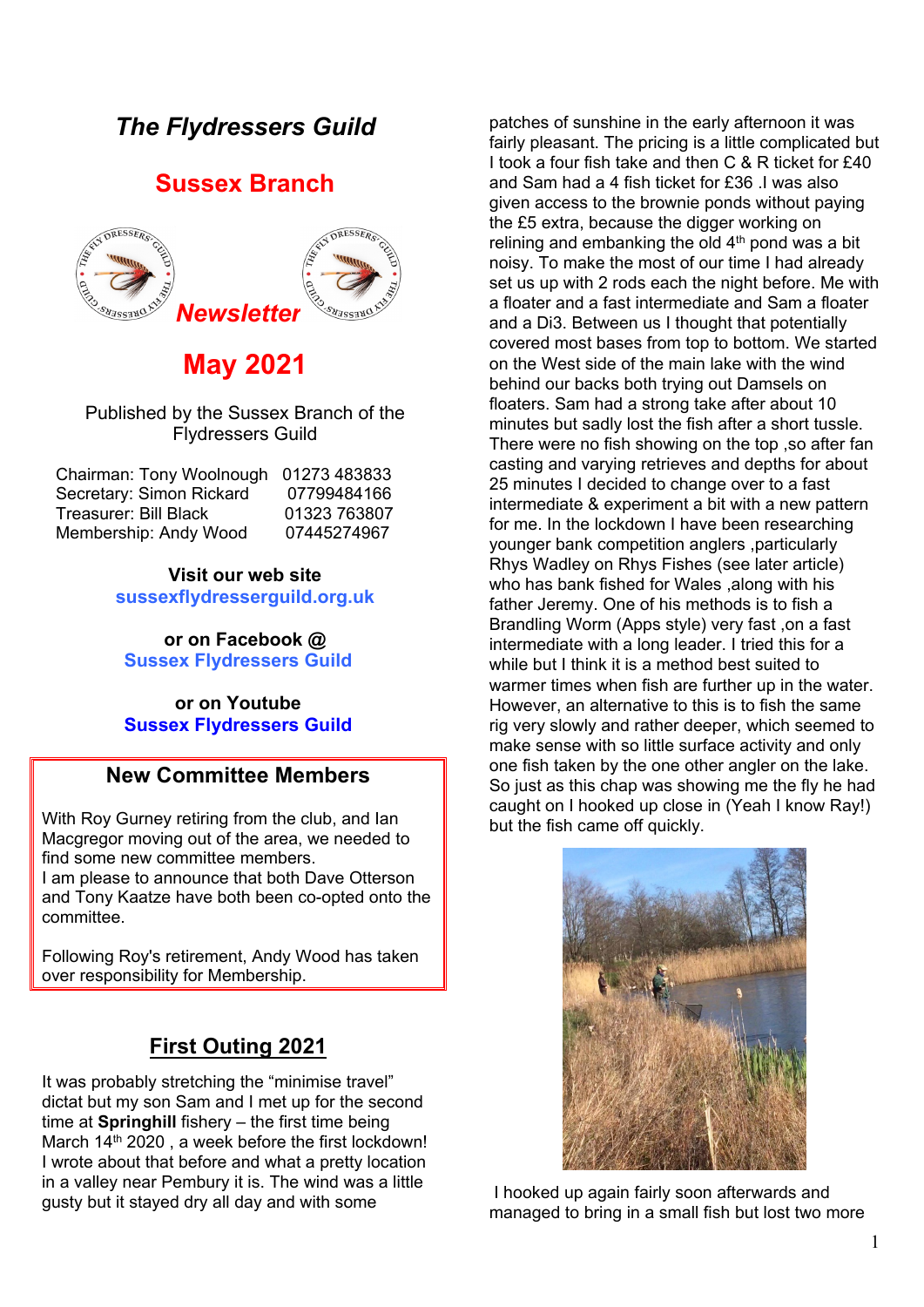good fish using the same barbless fly. I normally have no worries about using barbless hooks but this was a wide gape hook I have not used before and it seemed too much of a coincidence. So I changed to a barbed version of the same fly and soon took another better fish. I seemed to have hit on the right technique so helped Sam change over his floater to an intermediate, as he had only had one further knock in the first hour or so.

I went off to the dam end where I had had some success in the shallower water near the reed beds on our previous visit. I went back to the floater and Stalking Damsel setup and had 2 good 2lb + fish in a 20 minute spell. So that was my 4 fish bag and lunch was due.

After lunch I decided to leave Sam to his own devices and visit the Brownie ponds. However, on the way I thought I would give the Brandling/intermediate setup a further checkout on the windward side of the lake. It proved fruitful again with a very deep, slow retrieve and a tentative and then firm take for another decent rainbow. The first brownie pond proved unproductive and at the second I got involved in a long interesting chat with Lee, the owner, about various aspects of fly fisheries and trout rearing in Sussex. I was just saying that I hoped Sam would get a fish ,when a mobile call from him said " bring me your priest" (he had dropped his in the lake in the morning) so he had a fish! He was very pleased as he had changed line, fly and position and with improved casting had come up with a 2lb 12oz rainbow.

We fished on for a while without any success but Sam's catch had made it a good day for me. This is a well run, friendly fishery , with good quality fish-as you would expect from Duncton stocking. At present the pricing is quite reasonable and the addition of the  $4<sup>th</sup>$  pond will extend the attractiveness of Springhill.

#### **Alan Wells**

## **Some Modern Small Water Lures.**

**As** I mentioned in my piece on Springhill I tried out a new pattern for me with some success there. Over the lockdown I decided to look at what some younger bank competition anglers were tying, particularly Rhys Wadley of "Rhys Fishes" and Gareth Wilson of "UKFlyFisher" both of them Welsh anglers. (I do have to add the proviso that in 2019 there was some debate on certain fly fishing forums about the slow response of the latter when ordering his pre-tied flies but as he posts tying instructions on YouTube this need not be a concern for us.)

The tactics followed by a some of these anglers owe a lot to the approach of course fishing matchmen in terms of the strategising and organisation employed. Whilst this is not everybody's cup of tea ,one cannot deny the high catch rates ,particularly bank fishing on smaller still waters, which are now the norm for many fly anglers. Today one does not have to just take the word of the fly tier that the fly takes fish, as the supporting evidence can be seen on videos. I know these can be "doctored" somewhat to give a good impression but Rhys at least is a Welsh International so seems to be successful in what he does. In the end I think it's in the interest of the vlogger that people catch on their flies and the comments on his YouTube pages are very complimentary.



This

Brandling worm was the type I used at Springhill, which accounted for 3 fish and hooked & lost 3 more on the barbless version before I changed over.(\*See discussion below) There are a number of variants shown on the linked videos.

[https://www.youtube.com/watch?v=hmx\\_URKLgDY](https://www.youtube.com/watch?v=hmx_URKLgDY)

#### I must throw in a big-up to

<https://www.myfishingflies.com/> who provided some very good materials for the tying and were also very gracious when I thought I had "lost" some in the post but later found them down the back of a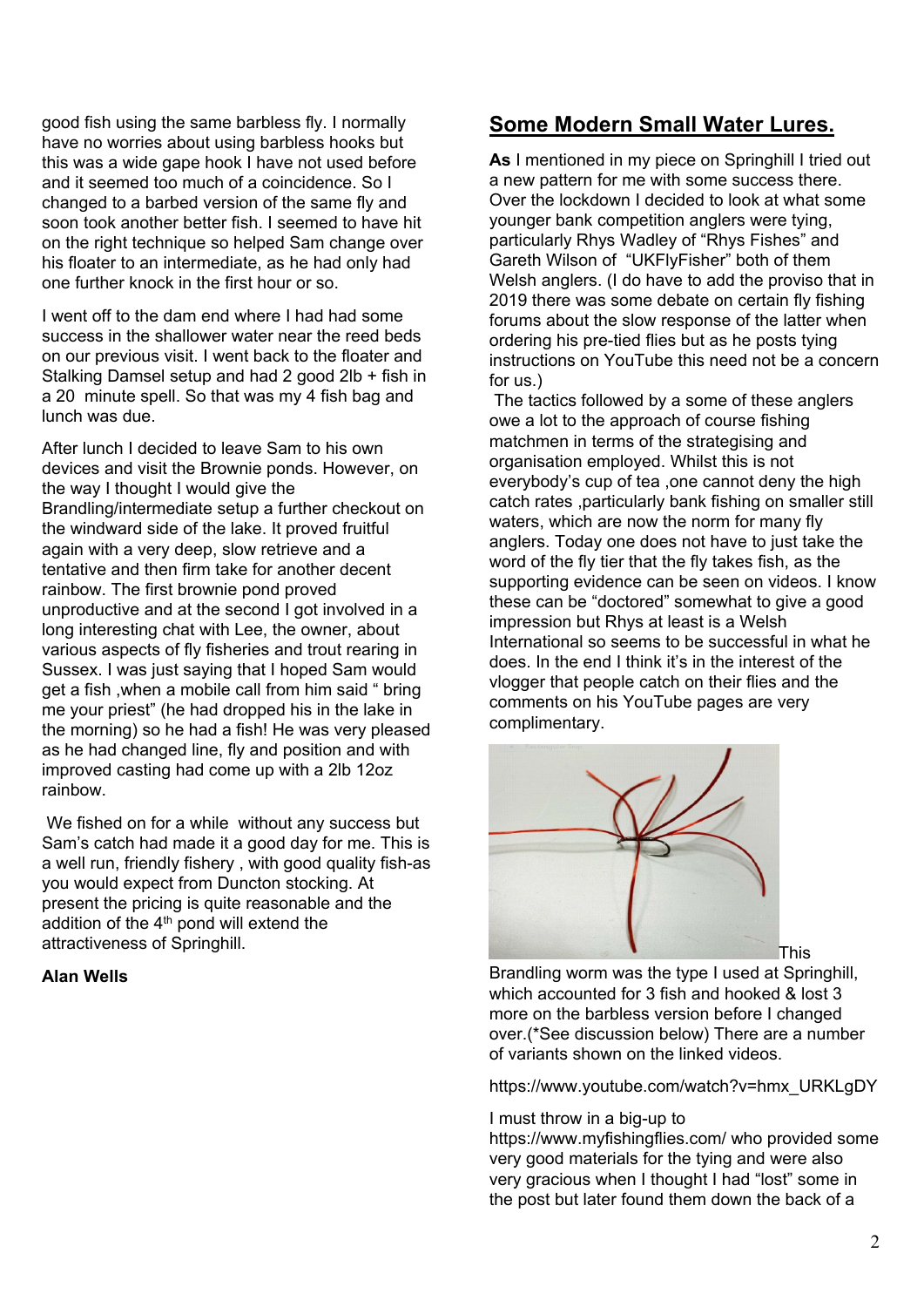drawer. They had already sent me replacement stuff which they did not expect me to return or pay for when I owned up! High quality customer service.



I did fish the Incredible Cat even though I had some problems getting the small tungsten dumbbells and had to make them myself.

<https://www.youtube.com/watch?v=rAl3p3OatYM>

I did have no great success with this and the Black Mamba I have yet to try out but they both look promising lures to me.



<https://www.youtube.com/watch?v=7gPJR7ihaoU>

Anyway they are all fun to tie.

\*It was interesting that I lost 3 fish which seemed firmly hooked on the barbless version of the Brandling. This was a large short shank Fulling Mill #8 ,which does have a wide gape but I kept up constant pressure and thought I did not force the fish too much. I would be interested to know people's thoughts on playing fish on barbless hooks and where I may have gone wrong. It may have just been bad luck but I am wondering if I need to lift into the fish a little harder to set the hook , particularly as the takes were fairly soft and slow on the day or if there are particular wrinkles to playing on barbless hooks?

Tight Lines

**Alan Wells**

**Moorhen Trout Fishery** 

Meon Valley Fly Fishing

#### **Welcome back!**

We are pleased to say that we re-opened on 12th April as planned, and it's lovely to see people catching fish again. It brings us so much pleasure to see so many familiar faces again, and we must say a big thank you for all the kind comments. So to all our wonderful fishermen and clubs that have already rebooked, we say a big thank you and welcome back!

#### **How will things work?**

We are operating as before with a booking system (email or phone), a closed kitchen for the time being, and a drinks urn outside. We are still guesstimating the weight of the fish and not using the fridge, so please bear this in mind on a hot day!

We are also holding our prices again this year and will remain closed at the weekends, apart from club days, when the fishery will be open just for you. Our credit system is working well, and don't worry as we have extended the dates.



#### **Get me!**

Mark and his busy bees did really well during the summer, but we sold out of our delicious honey very quickly, so won't have any more until August (hopefully!). However, I am now making candles from beeswax which you can buy in the shop!

Please remember to keep your distance from the hives when you visit!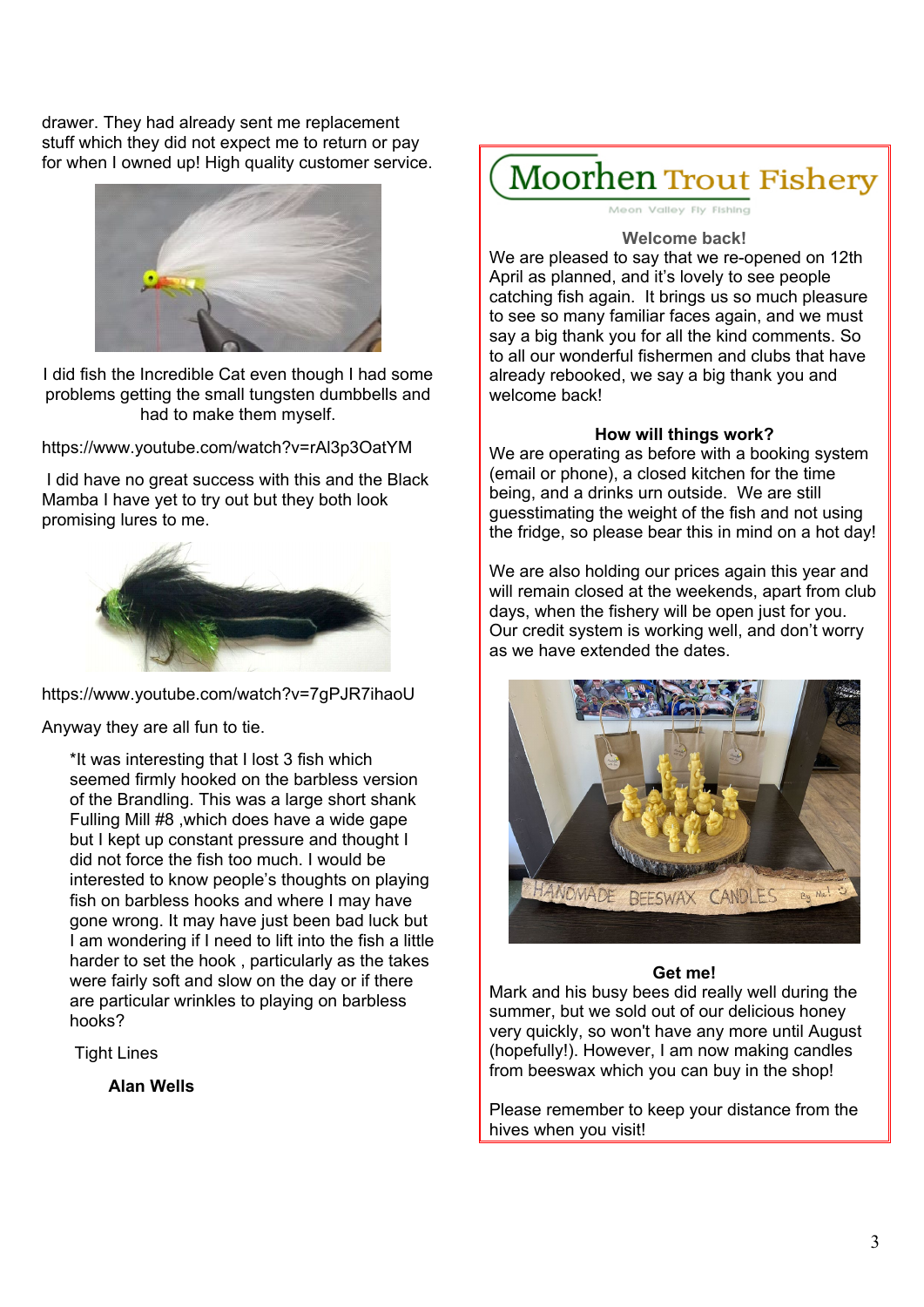## **Frank Darrah Pairs Thursday 13th May Bewel Water**

Alan Wells is arranging this year competition and is still struggling for competitors on this (as always I'm afraid) as there are some clashes of dates with those who are multi-club members- always an issue in May.

Specifically he is short of one boat partner so have we any late comers who can do this?

Please contact Alan if you are interested on 01273689054 or 07795523608.

## **A Request from Bob Thomas**

Having had had a very good day at Dever Springs, catching my 4 limit with a size 10 coral colour fly, a small green bead, a couple of turns of coral sparkle and a coral tail of marabou, as I have had to give up tying because of shaky hands, is there someone who could make some for me please, I would like some with different coloured beads, gold head, silver or whatever, they don't have to be complicated, mine never were. I would be very grateful, and would pay whatever. Thank you.

Bob's email is **bobthomas100@yahoo.co.uk**

## **Lakedown Revival.**

I had heard rather mixed reviews of the state of play at Lakedown, so thought the best way to come to a conclusion was to fish it myself. I did get some tips from Des Watson who had fished it recently as my previous experience was some 12 years ago. This was in the era when the top lake was a specimen lake and I treated myself to a £60 birthday present and had a great day with an 8 lb 4 oz rainbow and a 9lb 8oz brownie among my bag. The approach has changed somewhat with a few trophy fish spread around the lakes but most fish being in the 2lbish bracket. I opted for a 6 fish ticket, which at £50 is about the going price these days ,though you do pay £1.50 admin charge if you book online. There are enough ticket options to suit different depths of purse but as I was not sure when I would get out again, I went for the confident option, buoyed by Des's suggestion that there were plenty of fish stocked.

The car park is only a short distance from the lodge but those with disabilities can park immediately outside it. I would say that wheelchair users could

access parts of the first 2 lakes with little problem but 3 and 4 would be more difficult. There are toilets separate from the lodge and a hut with chairs suitable for a lunchtime gathering part way down the west bank of Lake 2. I planned to try to get a bit more of a feel for the place this time ,so headed for the dam end of Lake 4 with the notion of working my way back through the lakes towards the lodge as the day went on.

Anyway, the day started well with a few fish showing near the dam on Lake 4 and I took a fish



on my 4<sup>th</sup> cast on a floater with a Stalking Damsel. A rise to my left prompted a move slightly along the dam and another fish was taken after some nips on the same outfit. I thought I would experiment now with a Di 3 and a Brandling Worm, as fewer were showing on top. This seemed equally acceptable however, and by 10ish I had another 2 fish in the bag. As a couple more anglers were coming along I decided to vacate the area and investigate other points on the fishery to slow things down a little.